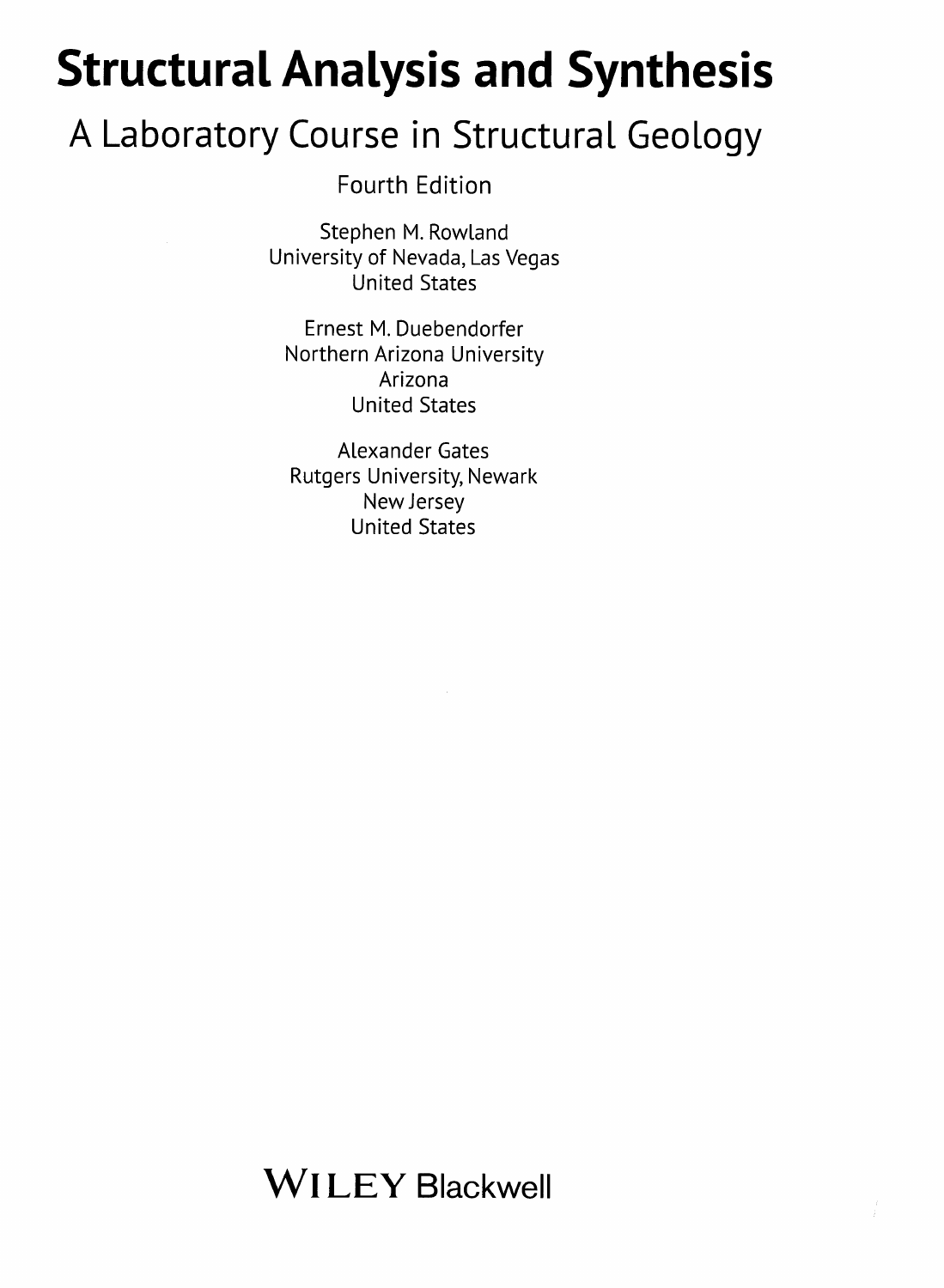## Contents

Preface, vii About the Companion Website, ix

- <sup>1</sup> Attitudes of Lines and Planes, <sup>1</sup> Objectives, 1 Definitions, 2 Structural Elements, 4 Structural Grain, 5
- <sup>2</sup> Outcrop Patterns and Structure Contours, 9 Objectives, 9 Structure Contours, 12 The Three-Point Problem, 13 Drawing <sup>a</sup> Topographic Profile, 14 Drawing Cross Sections of Structure Contour Maps, 15 Determining Outcrop Patterns with Structure Contours, 15 Gently Bent Layers, 17 Determining Exact Attitudes from Outcrop Patterns, 18 Determining Stratigraphic Thickness in Flat Terrain, 19 Determining Stratigraphic Thickness on Slopes, 20 Determining Stratigraphic Thickness by Orthographic Projection, 20
- <sup>3</sup> Stereographic Projection, 31 Objective, 31 Plotting a Plane, 33 Plotting <sup>a</sup> Line, 33 Plotting the Pole to <sup>a</sup> Plane, 34 Line of Intersection of Two Planes, 35 Angles of Lines within <sup>a</sup> Plane, 36 Determining True Dip from Strike and Apparent Dip, 37

Determining Strike and Dip from Two Apparent Dips, 38

- 4 Folds and Cross Sections, 43 Objectives, 43 Glossary of Fold Terms, 43 Classification by Shape, 45 Classification by Orientation, 45 Fold Classification Based on Dip Isogons, 47 Outcrop Patterns of Folds, 48 Cross or Structure Sections of Folded Layers, 49 The Arc Method, 50 Down-Plunge Projection, 50
- <sup>5</sup> Stereographic Analysis of Folded Rocks, 67 Objectives, 67 Beta  $(\beta)$  Diagrams, 67 Pi $(\pi)$  Diagrams, 68 Pole Plotter, 68 Determining the Orientation of the Axial Plane Using Fold Trace, 69 Constructing the Profile of <sup>a</sup> Fold Exposed in Flat Terrain, 69 Determining the Orientation of the Axial Plane Without <sup>a</sup> Fold Trace, 70 Simple Equal-Area Diagrams of Fold Orientation, 71 Contour Diagrams, 71 Determining the Fold Style and Interlimb Angle from Contoured Pi Diagrams, 75
- **Rotations and Determining Original** Directions in Folded Rocks, 87 Objectives, 87 Rotation of Lines, 87